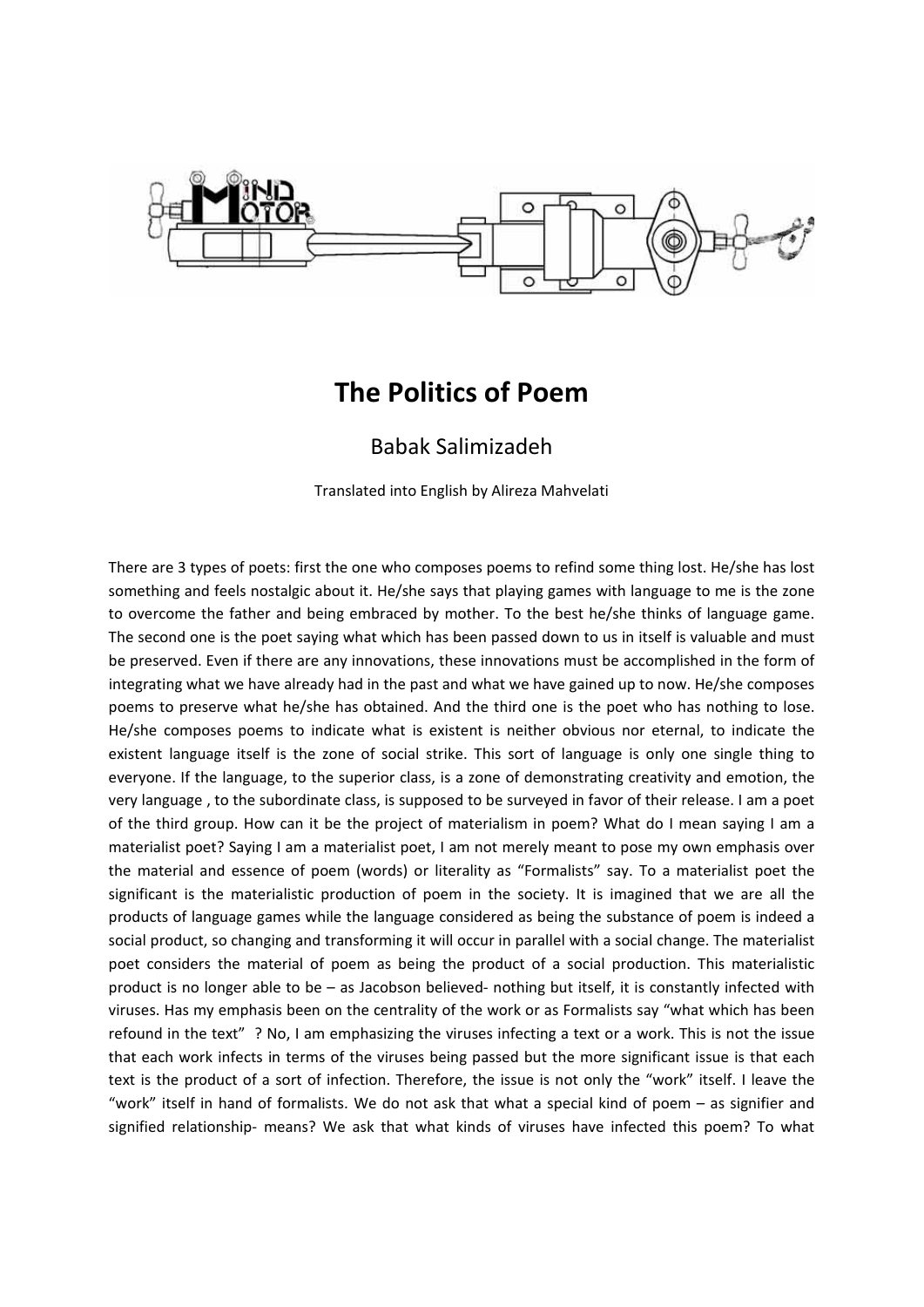position "outside" it attacks? The *defamiliarization* thesis of Chklovski was undoubtedly a giant step denying every kind of predetermined principle -as Chklovski himself points out - even principles like "private property". However, it is still balling around the "sensual comprehension" territory. Since this defamiliarization eventually results in an aesthetic comprehension of work and the creation of a new, fresh and innovative emotion, it comes up with nothing but complicating the process of making comprehension of the meanings and signs significations. This advancement is less likely to suffice as far as my opinion is concerned. I can find a reference to Brecht who, in his **alienation effect technique**, pointed not only to the way of expression as being unusual, but also to a more significant aspect that is << most of what appeared to be natural and obvious had to be appeared as something artificial>>. We alienate to indicate what is supposed to be obvious is merely what which has asserted dominance in. this a very important issue and provides a crucial role with literature. As Benjamin says if the history is written by triumphant, the literature is the history of the defeated.

I am initially striving for indicating a turn in literary theory. The issue for us is not to emphasize the material of poem, we have to demonstrate that this poem has indeed a materialistic product in society. This poem has been produced somewhere in society and has formed it. Up to now consider this poem as being every kind of poem which it would like to be. Either Hafez or Barahani. And you can recognize a materialist poet from such a point of view.

And now why I chose "the poet" and why I named this "poet" materialist? The poem indicates the material of language practically "Becoming" while the prose indicates it as "Being". My subjectifying point of view considers a poet who is seeking his/her escape through working on words. He/she works on the words, not to create a new, fresh and sensual comprehension; he/she is indeed working on him/herself through working on poem. He/she indeed measures the territory of dominant language. Then the materialist poet is a "surveyor" above all. A surveyor who, as K in the novel "palace" by Kafka, has not been called for surveying. He/she is the anachronic dropping like the oil from the gears of dominant language. And grasps his/her legality due to the very illegality and his/her anachronism.To discover the territories of dominant language and exploring the code of materialistic production of poem in territory of this language. This is something done by a surveyor initially, his function is the surgery and autopsy of dominant language. Because of this, he/she-above all- must be a "poet". The poet is someone who can cause a "denial" in working on the land of dominant language and materialistically producing a poem more than anybody else. He can discover the inflammation points of dominant language. Not only because he/she is familiar with facilities of language, but also because his/her own existence is deeply dependent upon anachronism thrown out of an inflammation point in dominant language. The poem is composed when the language structure wants to be blazed up. As I mentioned it does not mean that the poet is familiar with facilities of language more than others. He creates an event like poem exactly because he is unfamiliar with the dominant language. Using Deleuze terms, I have to say that he /she merely "*Deterittorize*"s the usual use of words. This is not only creativity or new suggestions for the form of poem, but also it means "Politics of poem". The politics of poem no longer includes the separation between the political and nonpolitical, social and nonsocial poems and so on. Common uses of words, dominant language and so on are all called as being "Destiny". And the poet is predestined to fight against the destiny. Politics of poem does not say that a